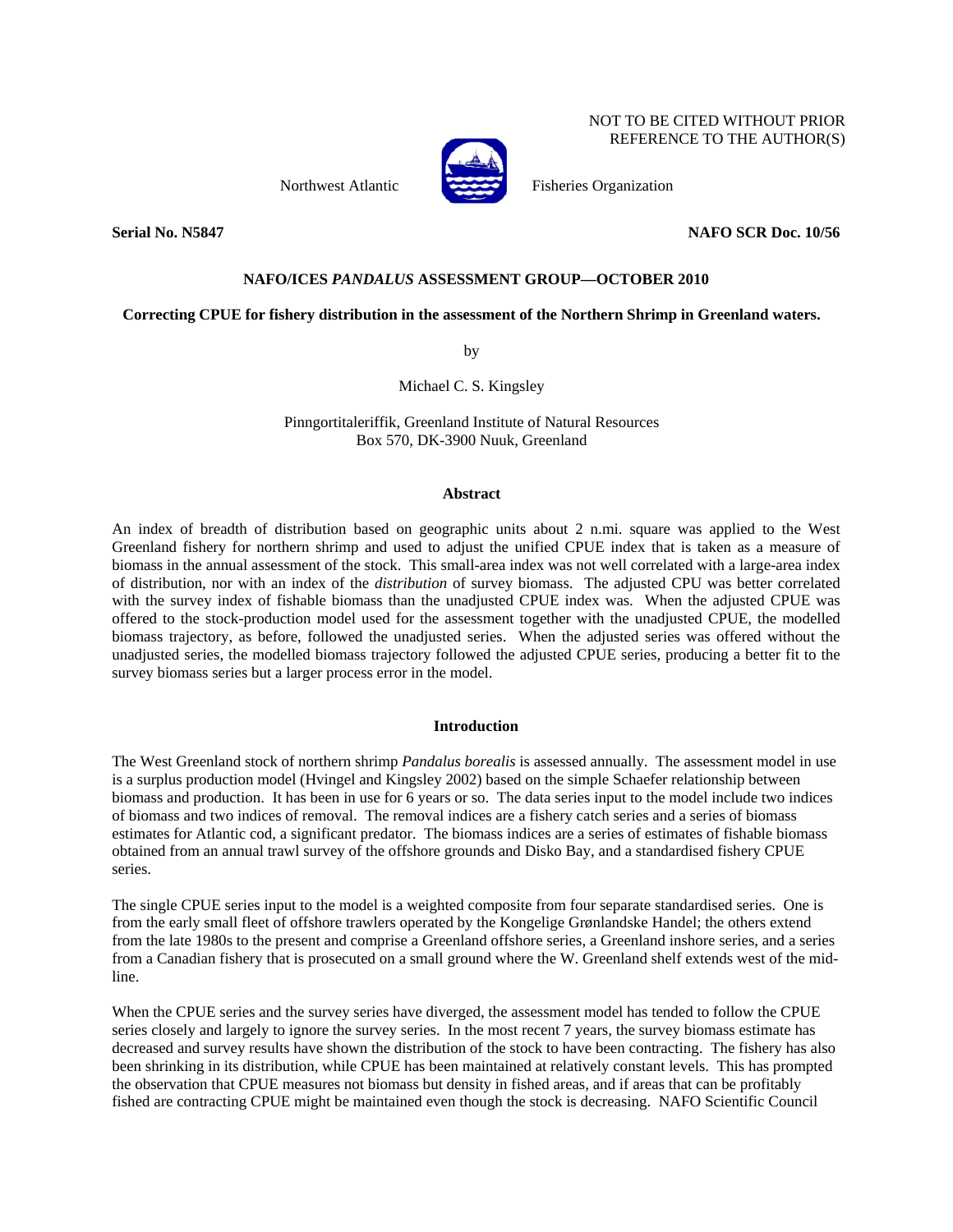therefore recommended in 2009 that *the adjustment of CPUE index series to take account of changes in the area of distribution of the fishery should be investigated.* This document reports on some tentative initial investigations.

#### **Methods**

Data series used in the assessment extend back to 1955. However, these long series make the model run very slowly and survey data is only available from 1988 and CPUE data from 1976. In order to have a model that would be tractable for investigative runs, data series were shortened to the most recent 30 years.

Different measures of the distribution of the fishery could be considered. For standardizing CPUEs, hauls are classified by statistical area (Hammeken Arboe and Kingsley 2010). These statistical areas were established *ad hoc*  for assessment purposes some years ago, for compartmenting catch and effort data in standardising CPUE statistics. They comprise all the shrimp-fishing grounds in SA1. They have been used as a basis for an index of distribution of the fishery in used in recent SCR Docs to describe its evolution, but for the purposes of the present investigation suffer from the problem that they are few, and therefore yield only a coarse measure of distribution, and of unequal sizes, therefore yielding an uneven measure of distribution: in particular, Area 0 extends over 5° of latitude. The Greenland 'stedkode' system is more uniform, consisting of rectangles 1/8 of a degree of latitude by 1/4 of a degree of longitude, but the stedkode quadrats are so large that they are *effectively* of unequal size through lying partly on land or in areas never fished. The basis I eventually picked was the 'FixPos' cell, 1/32 of a degree of latitude by 1/12 of a degree of longitude, and therefore 1 7/8 sea-miles north-south by 2 ½ sea-miles east-west at the latitude of C. Farewell (area 4 11/16 sq. sea-miles), decreasing to 1  $\frac{1}{2}$  miles (3  $\frac{3}{4}$  sq. sea-miles) at the northern limit of the fishery. (These units were first set up as a basis for the buffered sampling used in laying out the West Greenland survey (Kingsley *et al.* 2004) Hauls were assigned to these map units on the basis of the coordinates of the haul centre.

For a measure of the intensity of the fishery it seemed appropriate to use catches. Number of hauls or haul duration are alike open to the objection that different fleet components have different habits, some making fewer, longer hauls and others more, shorter, ones, and also to the objection that the fishing effort (trawl time) of a large oceangoing trawler is not comparable to that of an eighty-ton coastal vessel. However, a ton of shrimps is a ton of shrimps, whoever catches it.

Therefore, annual catches were accumulated in FixPos cells. As a single index of how widely the fishery was distributed, I used the effective number of cells fished in a year (Simpson 1949):



where  $C_{yi}$  was the total catch in year *y* in cell *i*, and  $D_y$ , the effective number of cells fished, was the resulting index of how widely the fishery was distributed. I didn't put any effort into correcting position data, although there are always some hauls reported in unlikely places. This distributional index is therefore a very slight overestimate.

The distribution indices that first aroused interest were based on larger areas: an index of the distribution of the fishery based on 13 statistical areas, and an index of the distribution of the stock, as shown by the annual trawl survey, based on 6 groups of survey strata. Trajectories of these large-area indices were compared with the FixPos index.

To incorporate the FixPos index with the CPUE series, I simply multiplied the distribution index by the year's standardised CPUE. I used the corrected CPUE only from 1988; before that, it looked as though the fishery was less intense and the resource not fully used.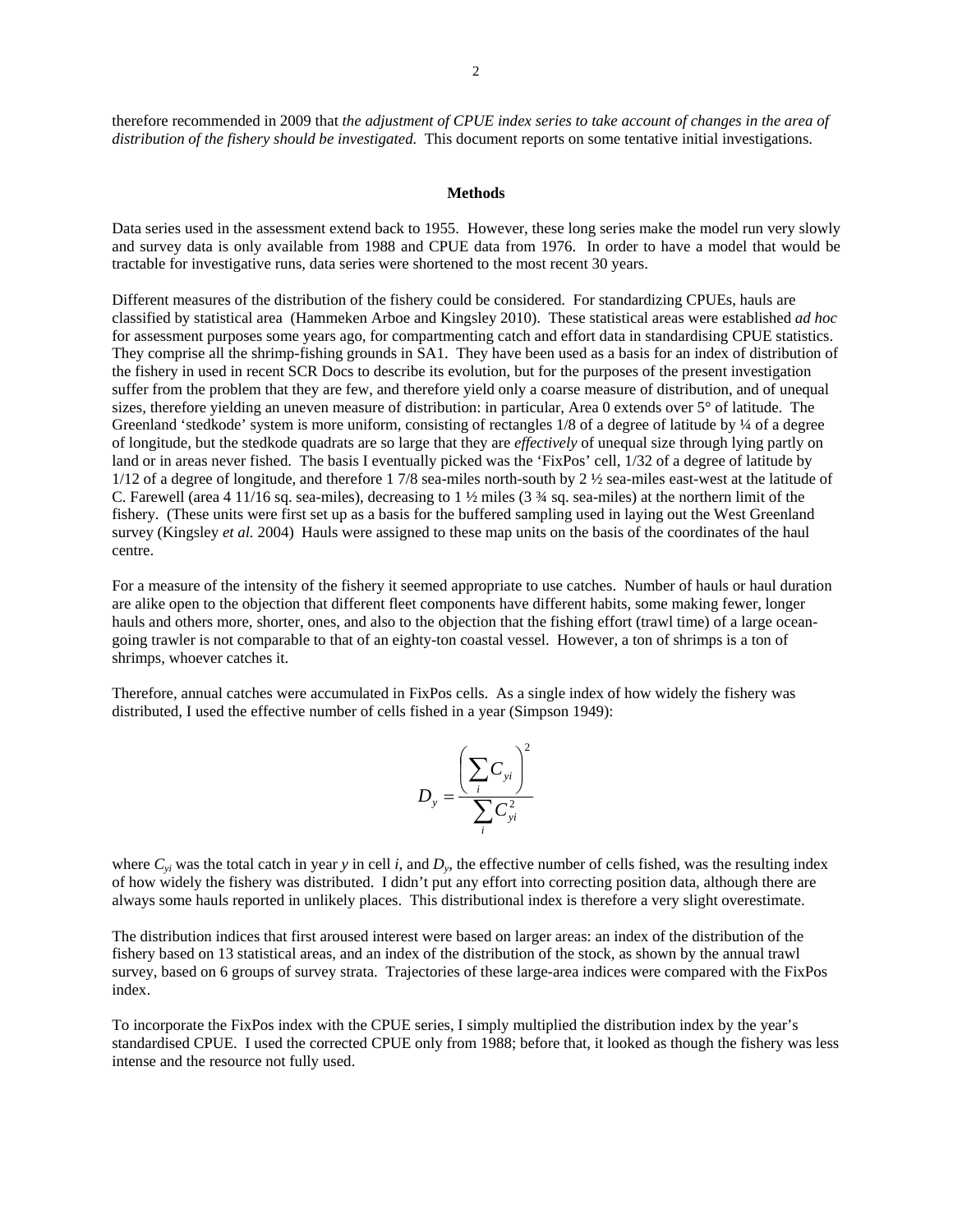I ran the model with its shortened series using both CPUE series, only the distribution-corrected CPUE, and only the uncorrected CPUE.

#### **Results**

#### Properties of the data series

The fishery distribution, as indicated by the logbooks available, was restricted for the first 10 years of data. In 1975, apparently, fewer than 6 FixPos cells were effectively fished, and 10 years later the fishery still covered only about 500 sq. sea-miles (Fig. 1). This might be because of incomplete logbook data, or because this was still a small fishery, being prosecuted by a small fleet of trawlers. However, in the late 1980s the fishery was evidently transformed. According to the logbook data, both the effective size of the offshore fleet (Hammeken Arboe and Kingsley 2009) and the effective fished area increased by a factor of about 6 between 1985 and 1990 (Fig. 1). (In response to an evident need for management information independent of the fishery, the trawl survey in offshore areas north of Julienehåb Bugt was started in 1988 and extended in 1991 into Disko Bay and in 1994 south to C. Farewell.) Since 1990, the effective fished area has remained in the range 600–900 cells, out of some 11 400 in the survey area between 150 and 600 m deep and about 9600 that occur, overall, in logbooks.

A spread index has been calculated for the survey results as a means of summarising one aspect of the distribution of the stock as shown by the survey (Kingsley 2008, Ziemer and Siegstad 2010). Both the survey spread index and the FixPos fishery distribution index generally increased from 1996 to about 2002–04 and both have generally decreased since then, but, while the correlation is at least positive, the survey spread index and the index of fishery distribution are not closely correlated (Figs 1, 2).



Figure 1. Northern shrimp in West Greenland: indices of fishery distribution 1975–2009 and of the breadth of distribution of the stock as shown by trawl survey, 1988–2009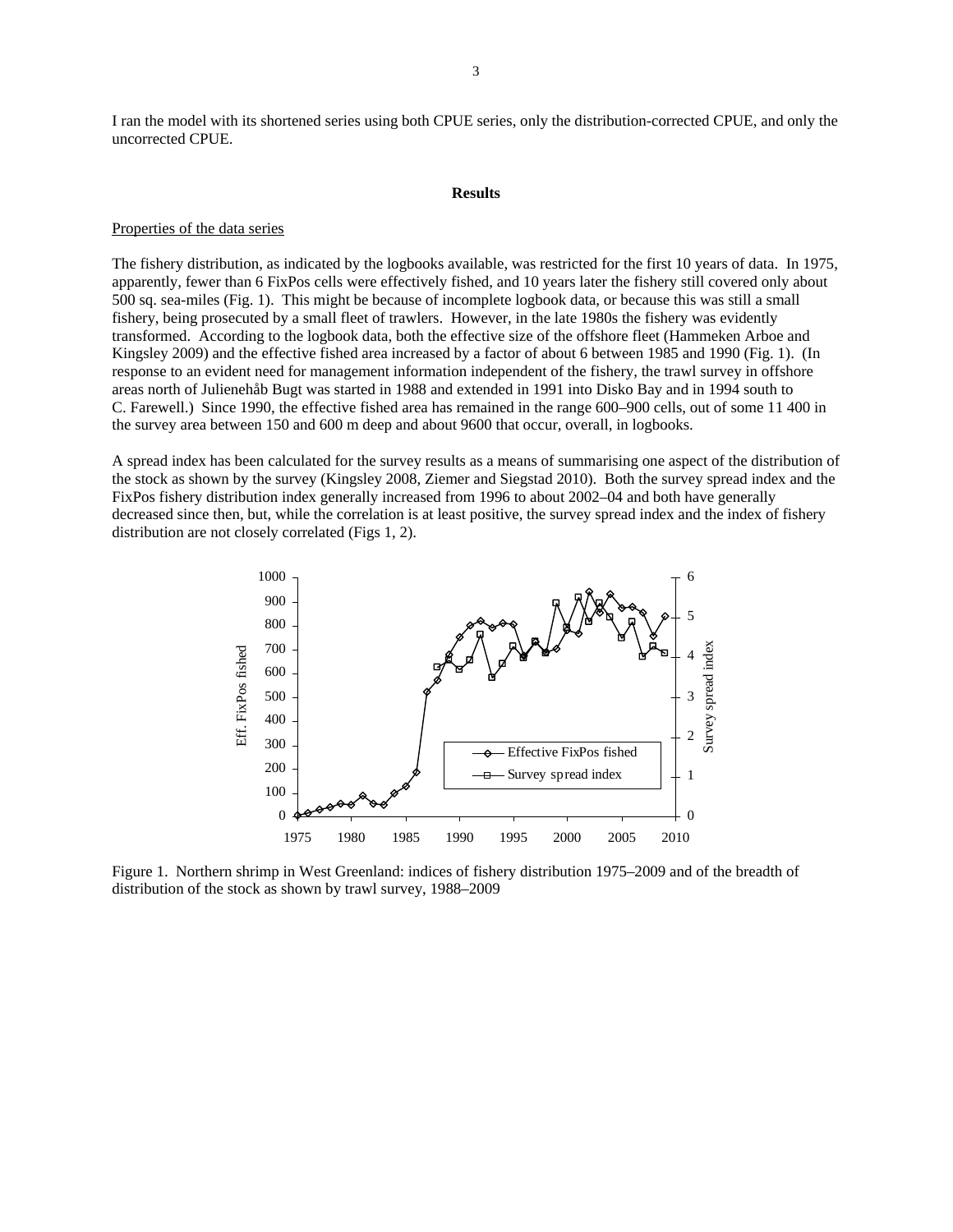

Figure 2. Northern shrimp in West Greenland: indices of fishery distribution based on FixPos cells and of the breadth of distribution of the stock as shown by trawl survey, 1988–2009.

I also compared the trajectory of the 'FixPos' index of distribution with that of a distributional index for the fishery based on statistical areas, which has been presented for several years in the analysis of the fishery (Fig. 3).



Figure 3: Northern shrimp in West Greenland: Distribution indices for the Greenland fishery based on statistical areas and on FixPos cells, 1975–2009.

The fishery distribution index based on FixPos is not closely correlated with the fishery distribution index based on statistical areas (Figs 3, 5), while the latter *is* correlated with the survey index. I infer that the two large-area indices agree, because both are reporting the abandonment of the (smaller) southerly areas and a contraction of the stock and the fishery into a core range, while the FixPos index differs because it is not only affected by the large-area distribution, but also by the breadth of distribution *within* the large areas, and this has not been constant. Within statistical areas, the breadth of distribution of the fishery has varied a great deal over time, and not at all synchronously. The distribution of the fishery as shown by large-area indices has contracted in recent years. However, the FixPos index shows a widening of distribution from about 700 cells in 1998–99 to about 900 in 2002– 04. This widening, not evident in the large-area fishery series, coincided with a period of increase in the unadjusted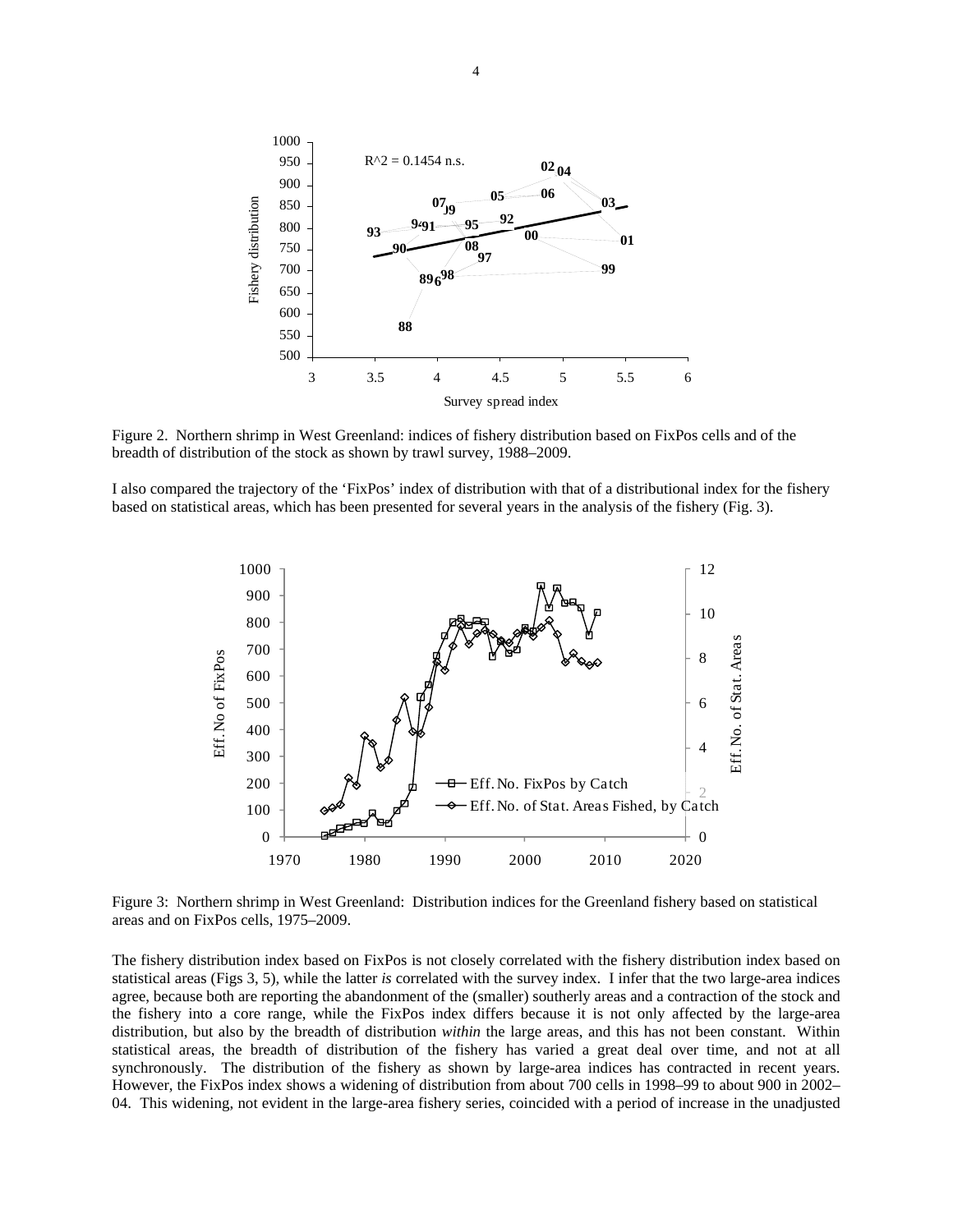CPUE, and the two together produced a large increase in the adjusted CPUE that also coincided with a great increase in the survey biomass series (Fig. 4). The recent contraction in the large-area fishery series and the survey distribution series has not been evident in the FixPos distribution series.



Figure 4. Northern Shrimp in West Greenland: indices of biomass and distribution, 1988–2009.

Over the period considered, the survey index of fishable biomass was quite highly correlated with both CPUE and adjusted CPUE, slightly better with the adjusted CPUE ( $r = 83.5\%$ ) than with the unadjusted ( $r = 78.6\%$ ).



Fig. 5: Northern shrimp in West Greenland: small-area and wide-area indices of breadth of distribution of the fishery, 1989–200.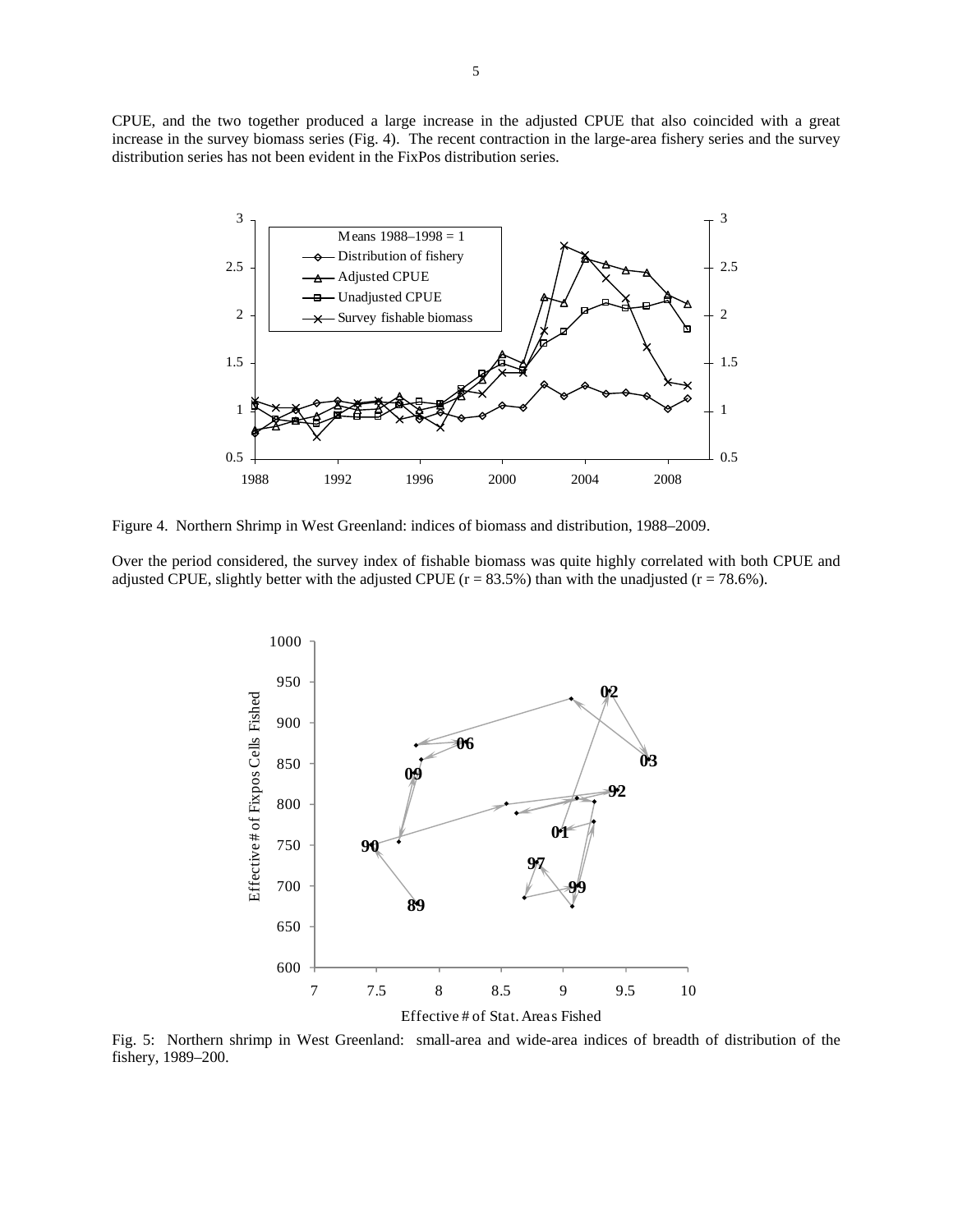## Results from running the assessment model

When the uncorrected CPUE was offered alone the modelled survey biomass tended to follow it and to ignore the survey series (Fig. 6, Table 1). The CV for the CPUE series was only 4%, and for the process error 7.6%, while the survey biomass CV was 21.4%. The assessment model has behaved in this way for a number of years, and it seems likely that the model follows the CPUE series and ignores the survey because large swings in the survey result are not consistent with the model's wish for orderly population dynamics.

Table 1: Northern shrimp in West Greenland: median values of CVs (1/sqrt precision)

|                   | Process | CPUE | <b>Adjusted CPUE</b> | Survey      |
|-------------------|---------|------|----------------------|-------------|
| CPUE only         | 7.60    | 4.0  | N/A                  | 21.4        |
| Corr. CPUE only   | 1.37    | N/A  | ن. ر                 | 20.8        |
| <b>Both CPUEs</b> | 7.56    | 4.48 | 13.67                | ו ר<br>41.I |



Figure 6. Northern shrimp in West Greenland: biomass trajectories fitting to the unadjusted CPUE series as well as survey data.

When the adjusted CPUE series was added, there were only slight changes. The CV for the unadjusted CPUE increased slightly, while the process error and the survey CV both decreased slightly (Table 1). I.e. the adjusted CV was able to persuade the model to take just a little bit more notice of the survey series—but not much, and was not even very successful in getting the model to notice itself. The model still paid most attention to the unadjusted CPUE, because this also allows it to fit a small process error (Fig. 7). The modelled biomass trajectory changed little: *Bmsy* increased, and *Zmsy* decreased, by about 6% (Table 2).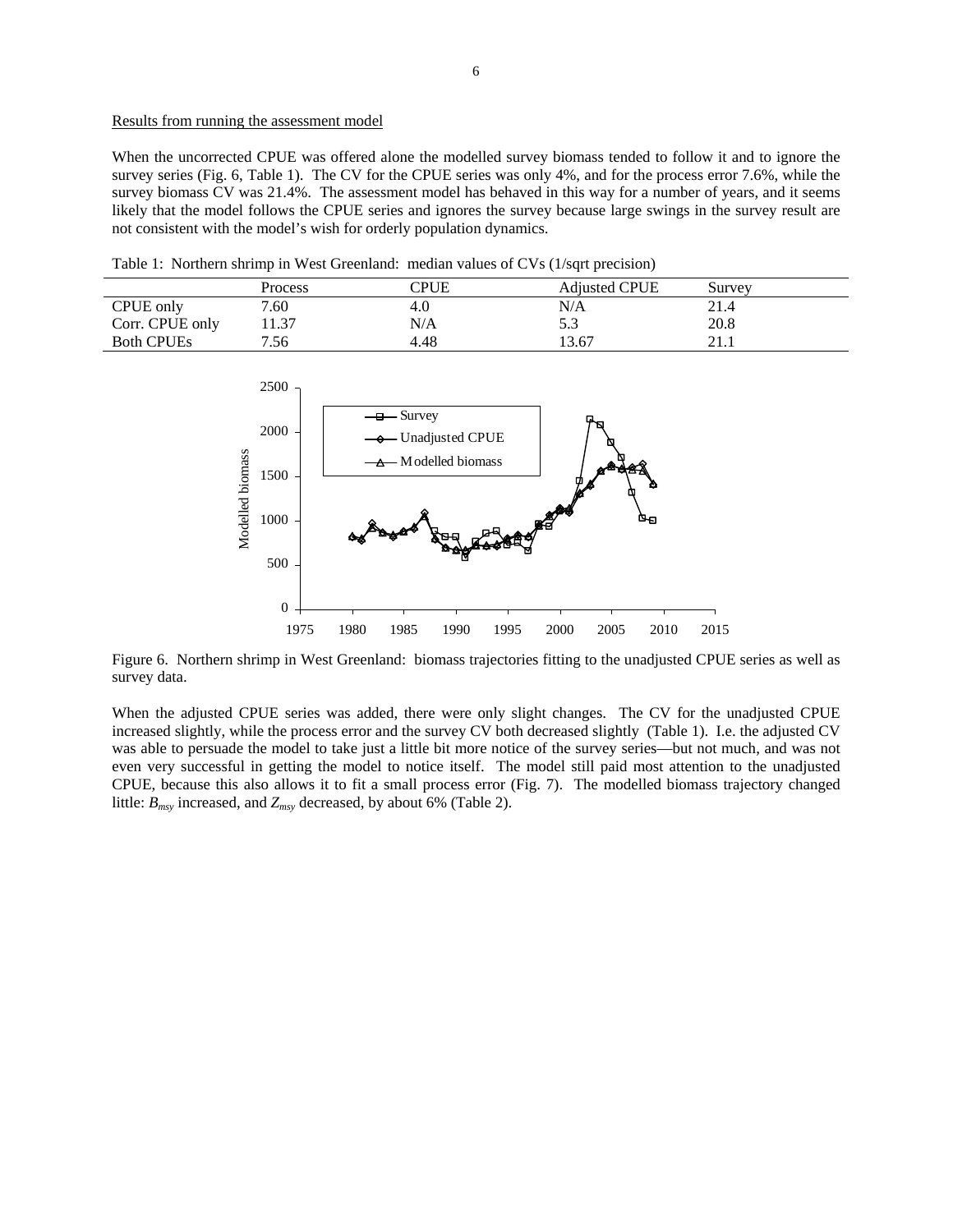

Figure 7. Northern shrimp in West Greenland: biomass trajectories fitting to both adjusted and unadjusted CPUEs as well as survey data.

When the unadjusted CPUE was taken away, and the stock trajectory fitted only to the adjusted CPUE and the survey, the model switched its allegiance to the adjusted CPUE series (Fig. 8.). Since that has slightly better correlation with the survey, the survey CV decreased a little bit, while the process error increased markedly (Table 1)—evidence that it is the low process error that attracts the model to the CPUE series overall.



Figure 8. Northern shrimp in West Greenland: biomass trajectories fitting to adjusted CPUE series as well as survey data.

The modelled relative biomass was affected by changing the CPUE series; in particular, the *increase* in adjusted CPUE better fitted the increase in survey biomass, especially between 2000 and 2004. However, while the relative trajectories were similar, there was a considerable change in the estimates of most of the population-dynamic parameters that govern the biomass trajectory. There was not much change in the MSY, this being governed by catches that the stock has been able to tolerate in the past, but the model now estimated a much larger, but less productive, stock. The values on the biomass axis of Fig. 8 are quite different from those of Figs 6 and 7. However, we have always recognised that the estimates of absolute biomass are not reliable, and have put more faith in trajectories of relative biomass.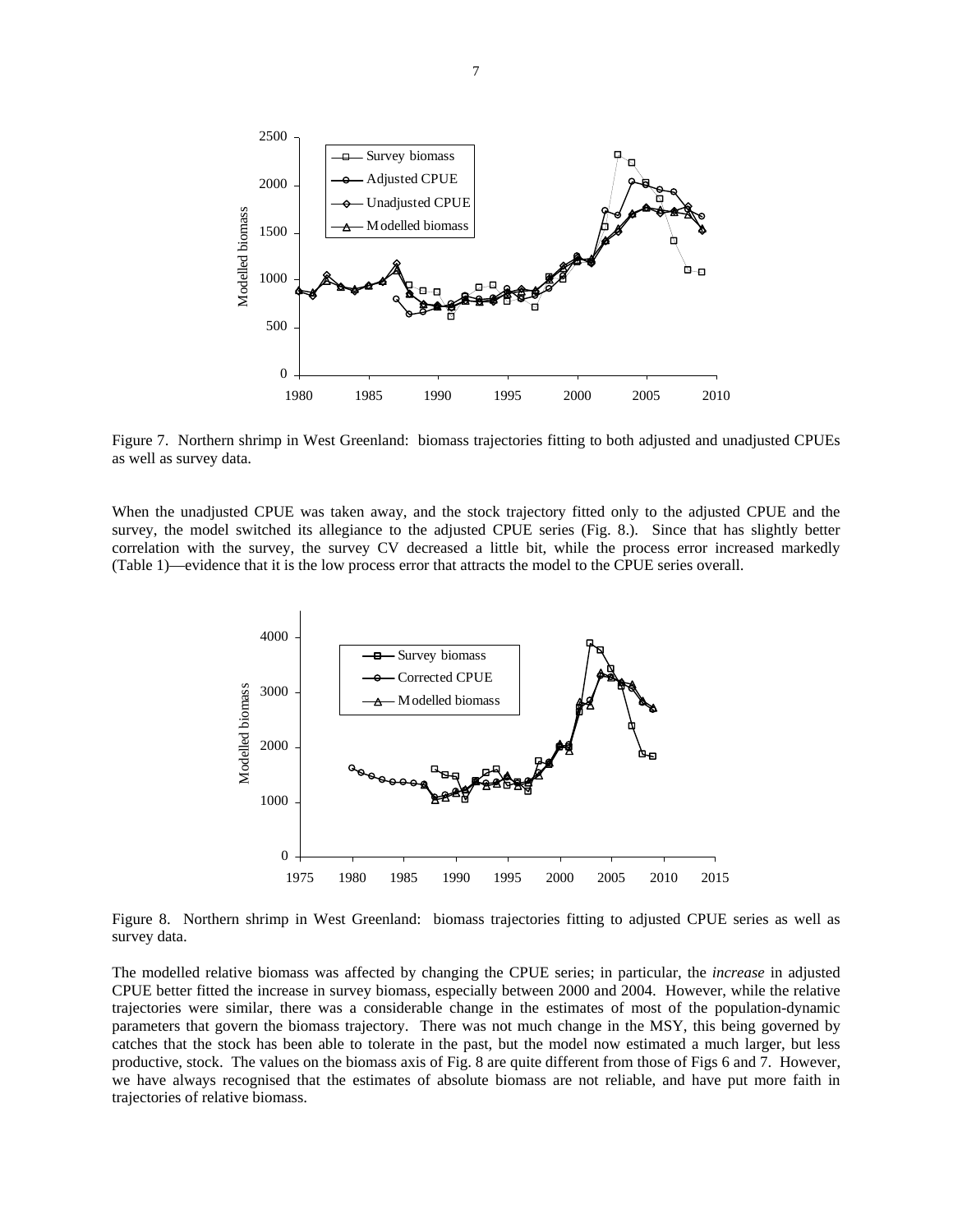|                                      | Table 2: Northern shrimp in West Greenland: indices of stock dynamics estimated by stock-production modelling |
|--------------------------------------|---------------------------------------------------------------------------------------------------------------|
| with one or both of two CPUE series. |                                                                                                               |

|                     | Adjusted CPUE only | <b>Both CPUE</b> series | Unadjusted CPUE only |
|---------------------|--------------------|-------------------------|----------------------|
| <b>MSY</b>          | 155.8              | 156.7                   | 159                  |
| $B_{msv}$           | 1338               | 1419                    | 2405                 |
| $L_{msv}$           | 13.49              | 12.77                   | 9.3                  |
| Survey catchability | 26.5               | 24.71                   | l 8.5                |



Figure 9. Northern shrimp in West Greenland: modelled trajectory of relative biomass (B/Bmsy) when fitting to one or both of an unadjusted and an adjusted CPUE series.



Figure 10: Northern shrimp in West Greenland: modelled trajectory of absolute biomass when fitting to one or both of an unadjusted and an adjusted CPUE series.

The increase in the adjusted CPUE around 2000, not counterbalanced by a corresponding decrease in the most recent years, produces a more optimistic estimate of the present state of the stock relative to  $B_{msv}$  (Fig. 9), and when combined with the different estimate of *Bmsy* itself, a very different estimate of the present biomass.